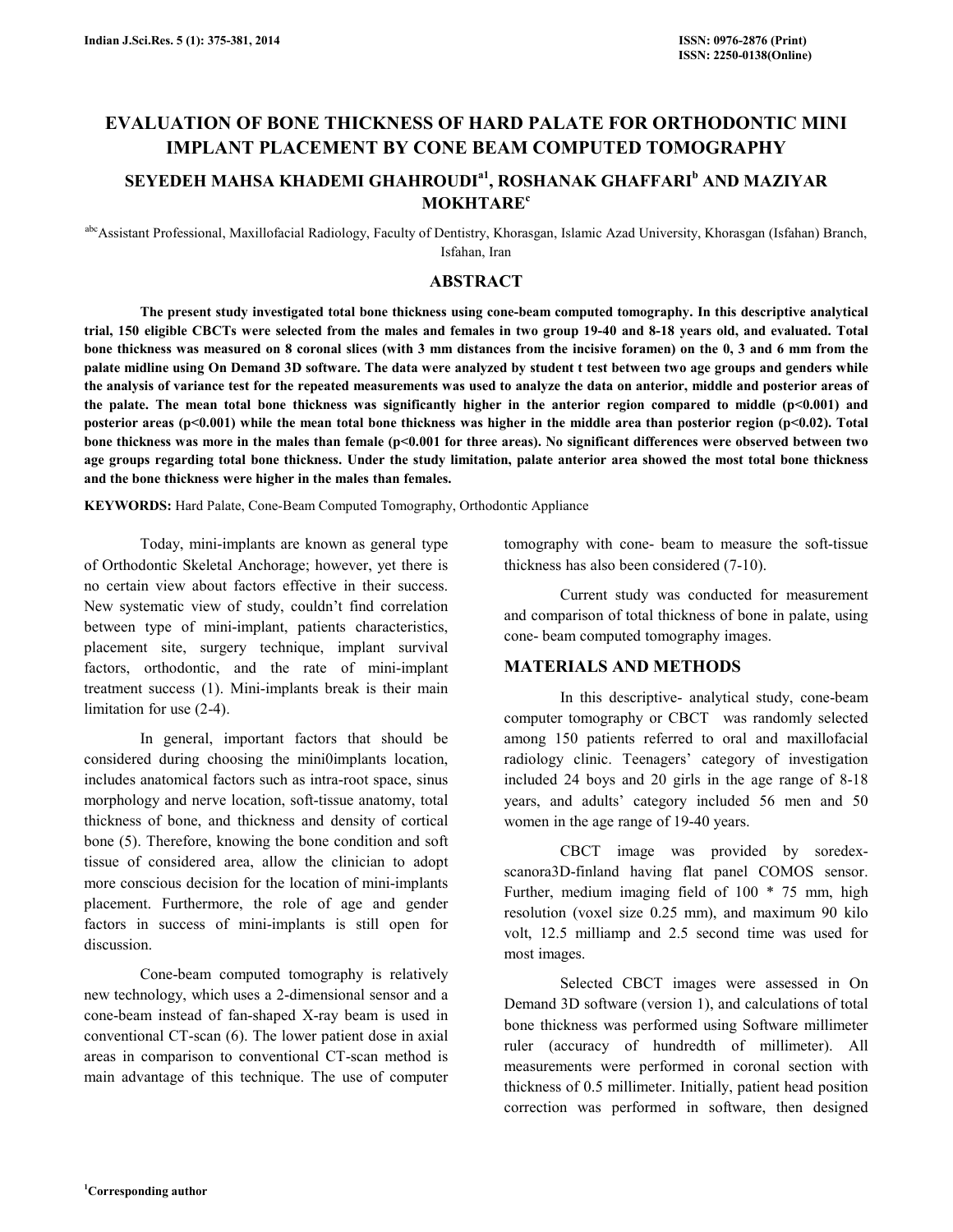linear sagittal sections of the posterior border of the hole Thistle incisive canal to the posterior nasal (PNS), then 8 sections with intervals 3 mm were considered on the line. Totally, 8 coronal sections were obtained from images. The sections placed at 3, 6, 9, 12, 15, 18, 21, and 24 millimeter posterior than incisive canal (figure 1). At the next step, in each of the above sections, total thickness of bone respectively in the regions zero (midline), 3, and 6 millimeter of lateral to palate medial suture was measured by millimeter ruler of software (figure 2). In order to

measure the intra-observer reliability, all samples were reevaluated, after one month of the initial measurement. The agreement between two-measurements was obtained 97 %.

 Variables difference in two age-group and twogenders was compared by t student test. Also, difference in the examined variable values of frontal, medial, and parietal of palate, was compared using ANOVA test with repetitive values.



Figure 1(a): Representation of reference line design in the sagital section of posterior border of incisive canal to post nasal spine (PNS) and inserted sections with 3 mm distances on it

Figure 1(b): Ontained sections in distances 3 mm on square line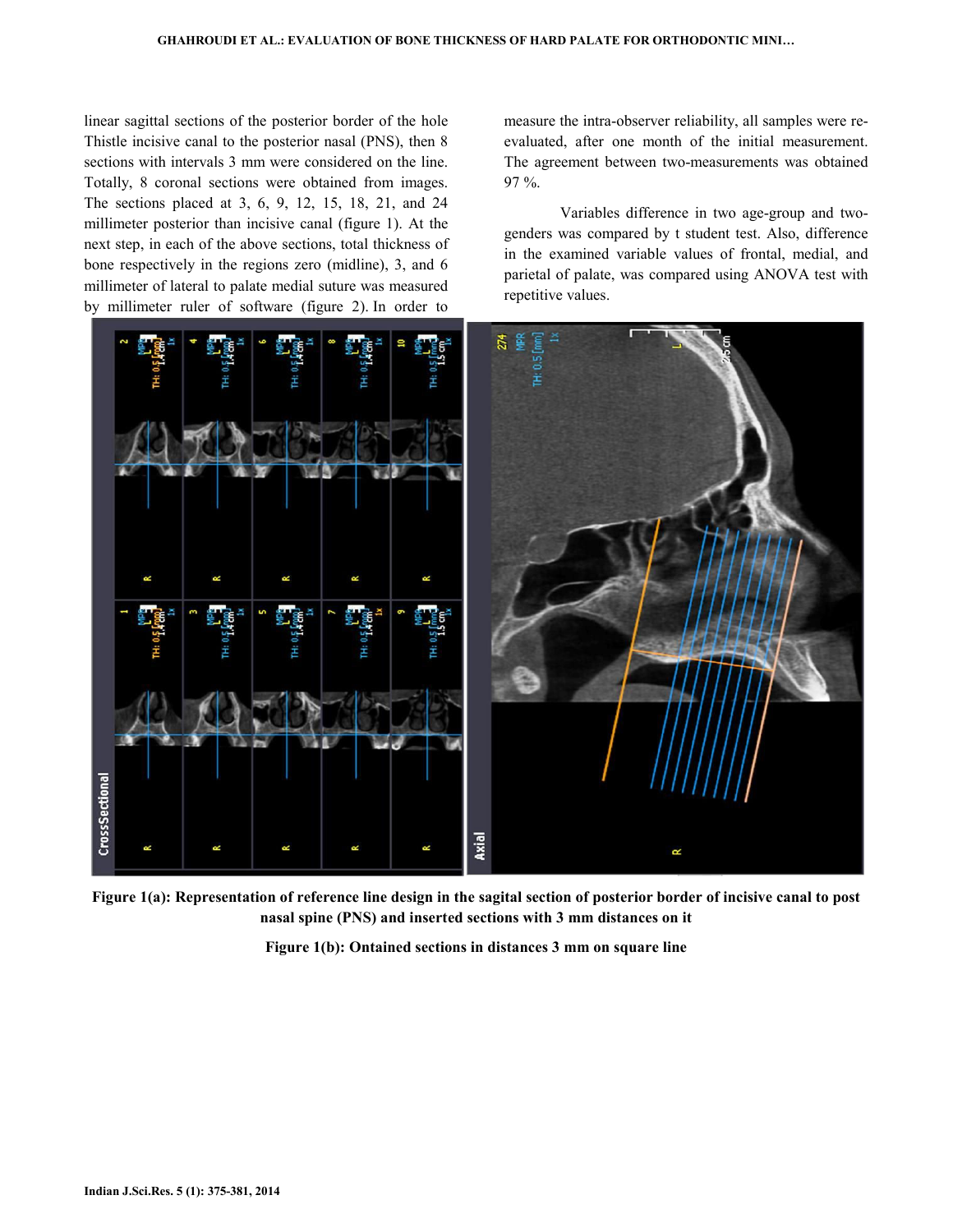

Figure 2: An example of measuring total bone thickness of a selected coronal section in one of patients

### FINDINGS

 Mean and standard deviation of bone total thickness, is presented in table 3-1, at zero, 3, and 6 millimeter distances of midline in different sections according to gender and age groups.

 On the midline (table 1), total thickness of bone at section 2 (average 10.74 against 7.88 millimeter, p< 0.001), 3 (average 8.62 against 6.88 millimeter, p<0.001), 4 (average 7.18 against 5.82 millimeter, p<0.001), and 5 (average  $6.34$  against  $5.59$  millimeter,  $p<0.009$ ) in men was significantly more than women, but in sections 6  $(p=0.3)$ , 7 (p=0.14), 8 (p=0.57), and 9 (p=0.57) there was no significant difference between two groups.

 In the 3 millimeter distance of midline (table 2), total thickness of bone at sections 2 (average 9.63 against 6.38 millimeter, p<0.001), 3 (average 6.66 against 4.42 millimeter, p<0.001), 4 (average 4.63 against 3.31 millimeter, p<0.001), 5 (average 3.70 against 2.75 millimeter, p<0.001), 6 (average 3.33 against 2.63 millimeter, p<0.003), and 7 (average 3.23 against 2.76 millimeter,  $p<0.04$ ) in men was significantly more than women. In sections  $8$  ( $p=0.16$ ) and  $9$  ( $p=0.76$ ) despite the higher total thickness of bone in men than women, the difference has not been statistically significant. At a distance of 6 mm of midline (table 3), total thickness of bone in all investigated sections, include sections 2 (average  $10.13$  against 7.64 millimeter,  $p<0.001$ ), 3 (average  $6.85$  against  $4.64$  millimeter,  $p<0.001$ ),  $4$ (average  $4.34$  against  $2.87$  millimeter,  $p<0.001$ ) 5 (average  $3.11$  against  $2.14$  millimeter,  $p<0.001$ ), 6 (average 2.44 against 1.85 millimeter,  $p<0.002$ ), and 9 (average  $1.65$  against  $1.31$  millimeter,  $p<0.008$ ) in men was significantly more than women.

 Considering the total thickness of bone, there could not be seen any significant differences in two age groups 8-18 year and 19-40 year in sections  $2$  (p=0.34), 3  $(p=0.71)$ , 4  $(p=0.68)$ , 5  $(p=0.25)$ , 6  $(p=0.28)$ , 7  $(p=0.62)$ , 8  $(p=0.13)$ , 9  $(p=0.13)$ .

 Also, at the distance 3 millimeter of midline (table 2), there could not be seen any significant difference in two age group 8-18 years and 19-40 years in sections 2 (p=0.4), 3 (p=0.64), 4 (p=0.4), 5 (p=0.41), 6  $(p=0.43)$ , 7  $(p=0.88)$ , 8  $(p=0.89)$ , and 9  $(p=0.88)$ , considering the total thickness of bone.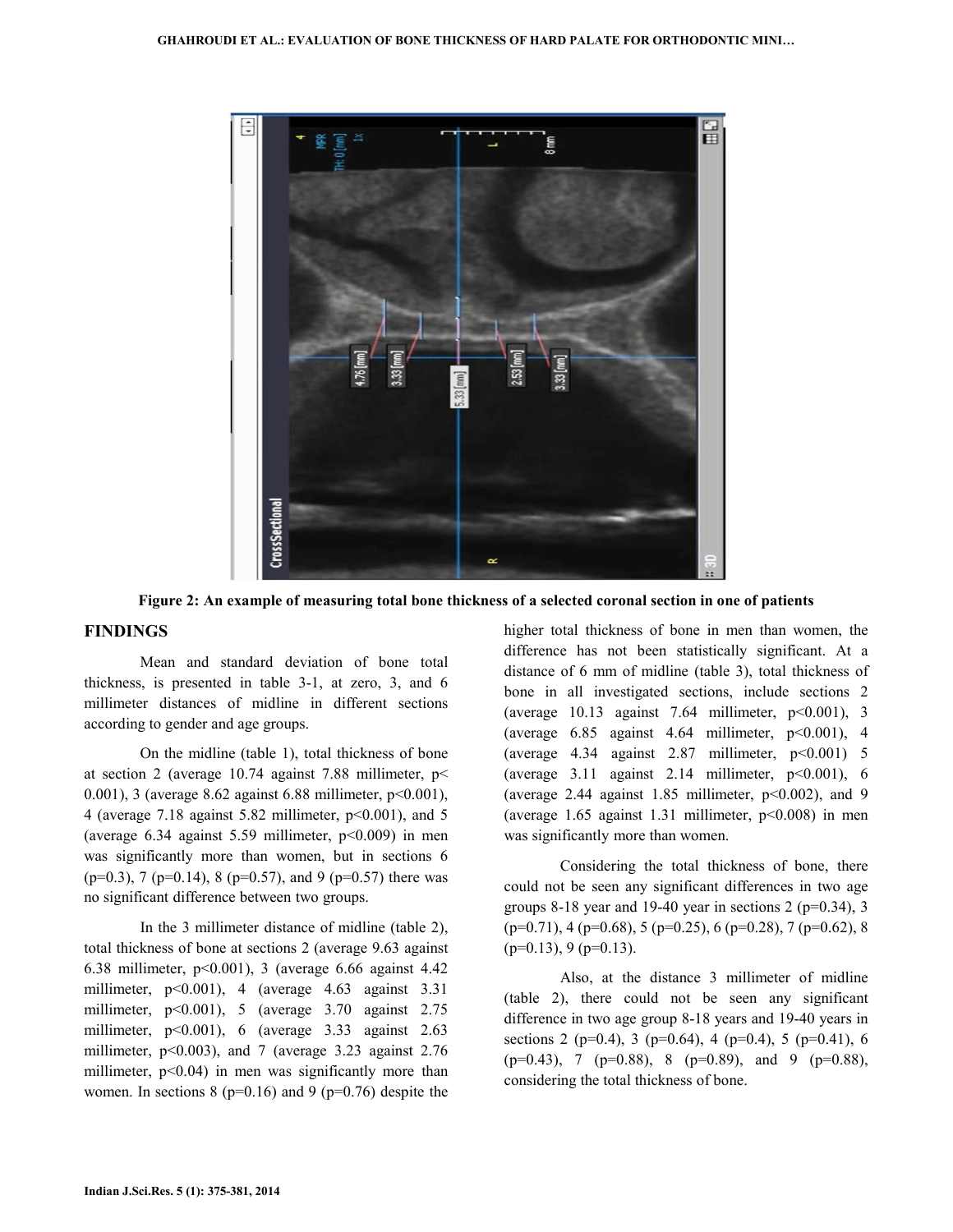At distance of 6 millimeter from midline (table 3), there could not be seen any significant difference in two age groups 8-18 years and 19-40 years in sections 2 ( $p=0.25$ ), 3 (p=0.46), 4 (p=0.27), 5 (p=0.11), 6 (p=0.19), 7 (p=0.27),

8 ( $p=0.69$ ), and 9 ( $p=0.3$ ), considering the total thickness of bone; but total thickness of bone in age group 8-18 years has been significantly more than age group 19-40 years (average 1.69 against 1.4 years, p<0.05).

### Table 1: Average and standard deviation of total bone thickness on the midline in different coronal sections, according to gender and age

|                 |                 |                 |                 |                 |                 |                 |                  | Number of age |        |
|-----------------|-----------------|-----------------|-----------------|-----------------|-----------------|-----------------|------------------|---------------|--------|
| $mean \pm sd$   | $mean \pm sd$   | $mean \pm sd$   | $mean \pm sd$   | $mean \pm sd$   | $mean \pm sd$   | $mean \pm sd$   | $mean \pm sd$    | group section | Gender |
| $7.17\pm0.67$   | $6.08 \pm 2.39$ | $6.38 \pm 1.44$ | $6.71 \pm 1.66$ | $6.54 \pm 1.46$ | $7.32 \pm 2.81$ | $8.64\pm4.5$    | $10.49 \pm 4.32$ | 8-18 years    |        |
| $6.16 \pm 2.08$ | $6.72 \pm 2.67$ | $6.37 \pm 1.93$ | $6.13 \pm 1.81$ | $6.25 \pm 1.76$ | $7.11 \pm 1.91$ | $8.61 \pm 3.04$ | $10.85 \pm 4.35$ | $19-40$ years | Man    |
| $6.48 \pm 1.81$ | $6.53 \pm 2.59$ | $6.38 \pm 1.79$ | $6.31 \pm 1.78$ | $6.34 \pm 1.68$ | $7.18 \pm 2.2$  | $8.62 \pm 3.51$ | $10.74\pm4.32$   | Total         |        |
| $6.82 \pm 1.52$ | $5.86 \pm 2.01$ | $6.17 \pm 1.53$ | $5.57 \pm 2.01$ | $5.9 \pm 1.52$  | $5.87 \pm 1.99$ | $6.49 \pm 1.47$ | $6.98 \pm 2.78$  | 8-18 years    |        |
| $6.61 \pm 2.57$ | $6.49 \pm 2.02$ | $5.85 \pm 1.89$ | $5.49 \pm 1.83$ | $5.46 \pm 1.96$ | $5.81 \pm 2.03$ | $7.04 \pm 2.11$ | $8.24 \pm 3.78$  | $19-40$ years | Woman  |
| $6.67 \pm 2.3$  | $6.31 \pm 2.03$ | $5.94 \pm 1.79$ | $5.52 \pm 1.87$ | $5.59 \pm 185$  | $5.82 \pm 2.01$ | $6.88 \pm 1.95$ | $7.88 \pm 3.55$  | Total         |        |
| $7.01 \pm 1.14$ | $5.98 \pm 2.21$ | $6.29 \pm 1.47$ | $6.19 \pm 1.89$ | $6.25 \pm 1.51$ | $6.66 \pm 2.56$ | $7.67 \pm 3.6$  | $8.89{\pm}4.07$  | 8-18 years    |        |
| $6.38 \pm 2.33$ | $6.62 \pm 2.38$ | $6.13 \pm 1.92$ | $5.83 \pm 1.84$ | $5.88 \pm 1.89$ | $6.49 \pm 2.07$ | $7.87 \pm 2.74$ | $9.62 \pm 4.28$  | 19-40 years   | Total  |
| $6.57 \pm 2.06$ | $6.43 \pm 2.34$ | $6.17 \pm 1.79$ | $5.94 \pm 1.86$ | $5.99 \pm 1.79$ | $6.54 \pm 2.21$ | $7.81 \pm 3.01$ | $9.4 \pm 4.22$   | Total         |        |

\* Measurements are done from section 2, which is 3mm posterior the section 1

### Table 2: Average and standard deviation of total bone thickness at distance 3 millimeter of midline at various coronal sections according to gender and age

|                 |                 |                 | <sub>t</sub>    |                 | 4               |                 |                 | Number of     |        |
|-----------------|-----------------|-----------------|-----------------|-----------------|-----------------|-----------------|-----------------|---------------|--------|
| $mean \pm sd$   | $mean \pm sd$   | $mean \pm sd$   | $mean \pm sd$   | $mean \pm sd$   | $mean \pm sd$   | $mean \pm sd$   | $mean \pm sd$   | age group     | Gender |
|                 |                 |                 |                 |                 |                 |                 |                 | section       |        |
| $2.79 \pm 0.27$ | $3.18 \pm 0.51$ | $3.41 \pm 0.78$ | $3.47\pm0.92$   | $3.75 \pm 1.07$ | $4.57 \pm 1.05$ | $6.42 \pm 1.82$ | $9.62 \pm 1.96$ | $18-18$ years | Man    |
| $2.77 \pm 1.5$  | $3.03 \pm 1.$   | $3.16 \pm 1.52$ | $3.27 \pm 1.52$ | $3.68 \pm 1.52$ | $4.66 \pm 1.67$ | $6.76 \pm 2.28$ | $9.64 \pm 2.61$ | $19-40$ years |        |
| $2.77 \pm 1.25$ | $3.07 \pm 1.41$ | $3.23 \pm 1.34$ | $3.33 \pm 1.36$ | $3.70 \pm 1.39$ | $4.63 \pm 1.51$ | $6.66 \pm 2.15$ | $9.63 \pm 2.42$ | Total         |        |
| $2.64 \pm 0.85$ | $2.56 \pm 0.67$ | $2.6 \pm 0.64$  | $2.77 \pm 0.79$ | $3.01 \pm 0.91$ | $3.73 \pm 1.1$  | $4.94 \pm 1.29$ | $6.96 \pm 1.59$ | $18-18$ years | Woman  |
| $2.74 \pm 1.36$ | $2.83 \pm 1.55$ | $2.82 \pm 1.68$ | $2.58 \pm 1.62$ | $2.64 \pm 1.6$  | $3.14 \pm 1.51$ | $4.21 \pm 1.53$ | $6.14\pm2.21$   | $19-40$ years |        |
| $2.71 \pm 1.23$ | $2.75 \pm 1.35$ | $2.76 \pm 1.45$ | $2.63 \pm 1.43$ | $2.75 \pm 1.44$ | $3.31 \pm 1.43$ | $4.42 \pm 1.49$ | $6.38 \pm 2.07$ | Total         |        |
| $2.72 \pm 0.6$  | $2.89 \pm 0.66$ | $3.04\pm0.82$   | $3.15 \pm 0.92$ | $3.41 \pm 1.06$ | $4.19 \pm 1.14$ | $5.75 \pm 1.75$ | $8.41 \pm 2.23$ | 8-18 years    | Total  |
| $2.76 \pm 1.43$ | $2.93 \pm 1.59$ | $3.01 \pm 1.59$ | $2.94 \pm 1.59$ | $3.19 \pm 1.64$ | $3.94 \pm 1.76$ | $5.56 \pm 2.34$ | $7.99 \pm 2.98$ | $19-40$ years |        |
| $2.75 \pm 1.23$ | $2.92 \pm 1.39$ | $3.01 \pm 1.41$ | $3.01 \pm 1.43$ | $3.26 \pm 1.49$ | $4.02 \pm 1.61$ | $5.62 \pm 2.18$ | $8.11 \pm 2.78$ | Total         |        |

Table 3: Mean and standard deviation of total bone thickness at distance 6 millimeter of midline at various coronal sections according to gender and age groups

|        | Number of age |                  |                 |                 |                 |                 |                 |                 | 89              |
|--------|---------------|------------------|-----------------|-----------------|-----------------|-----------------|-----------------|-----------------|-----------------|
| Gender | group section | $mean \pm sd$    | $mean \pm sd$   | mean±sd         | $mean \pm sd$   | $mean \pm sd$   | $mean \pm sd$   | $mean \pm sd$   | $mean \pm sd$   |
| Man    | $18-18$ years | $10.06 \pm 1.56$ | $6.63 \pm 1.52$ | $4.29 \pm 1.12$ | $3.29 \pm 0.65$ | $2.63 \pm 0.59$ | $2.39 \pm 0.61$ | $2.05 \pm 0.28$ | $1.87 \pm 0.25$ |
|        | $19-40$ vears | $10.15 \pm 2.43$ | $6.94 \pm 2.14$ | $4.36 \pm 1.79$ | $3.03 \pm 1.56$ | $2.36 \pm 1.37$ | $2.12 \pm 1.35$ | $1.96 \pm 1.22$ | $1.55 \pm 1.06$ |
|        | Total         | $10.13 \pm 2.19$ | $6.85 \pm 1.97$ | $4.34 \pm 1.61$ | $3.11 \pm 1.35$ | $2.44 \pm 1.19$ | $2.2 \pm 1.18$  | $1.99 \pm 1.03$ | $1.65 \pm 0.89$ |
| Woman  | 8-18 years    | $8.48 \pm 1.91$  | $5.29 \pm 1.65$ | $3.45 \pm 1.46$ | $2.55 \pm 1.09$ | $2.06 \pm 1.01$ | $1.78 \pm 0.72$ | $1.51 \pm 0.51$ | $1.46 \pm 0.67$ |
|        | $19-40$ years | $7.29 \pm 2.45$  | $4.37 \pm 1.83$ | $2.64 \pm 1.67$ | $1.98 \pm 1.5$  | $1.76 \pm 1.35$ | $1.62 \pm 1.21$ | $1.48 \pm 1.02$ | $1.25 \pm 0.51$ |
|        | Total         | $7.64 \pm 2.36$  | $4.64 \pm 1.82$ | $2.87 \pm 1.64$ | $2.14 \pm 1.41$ | $.85 \pm 1.25$  | $.66 \pm 1.09$  | .49 $\pm$ 0.9   | $1.31 \pm 0.57$ |
| Total  | 8-18 years    | $9.34 \pm 1.89$  | $6.02 \pm 1.69$ | $3.91 \pm 1.34$ | $2.96 \pm 0.94$ | $2.37\pm0.85$   | $2.12 \pm 0.73$ | $1.81 \pm 0.48$ | $1.69 \pm 0.52$ |
|        | $19-40$ years | $8.81 \pm 2.82$  | $5.73 \pm 2.37$ | $3.55 \pm 1.93$ | $2.53 \pm 1.62$ | $2.08 \pm 1.38$ | $1.88 \pm 1.31$ | $1.74 \pm 1.15$ | $1.4 \pm 0.85$  |
|        | Total         | $8.96 \pm 2.58$  | $5.82 \pm 2.19$ | $3.65 \pm 1.46$ | $2.66 \pm 1.46$ | $2.16 \pm 1.25$ | $1.95 \pm 1.17$ | $1.76 \pm 0.99$ | $1.49 \pm 0.78$ |

Total bone thickness was estimated  $6.66 \pm 2.09$ in the anterior palate, in the medial zone was  $3.83 \pm 1.37$ , and in the posterior zone was  $3.71 \pm 1.29$  millimeter, in CBCT images. Variance analysis test with repetitive values revealed a significant difference between anterior, medial, and posterior zone of samples considering total thickness of bone  $(p<0.001)$ . Also, post hoc LSD test determined that average of total bone thickness at the frontal zone is significantly more than medial zone  $(p<0.001)$  and posterior zone  $(p<0.001)$  and average to total bone thickness at medial zone is significantly higher than posterior zone ( $p<0.02$ ).

 Average and standard deviation of total bone thickness according to anterior, medial, and posterior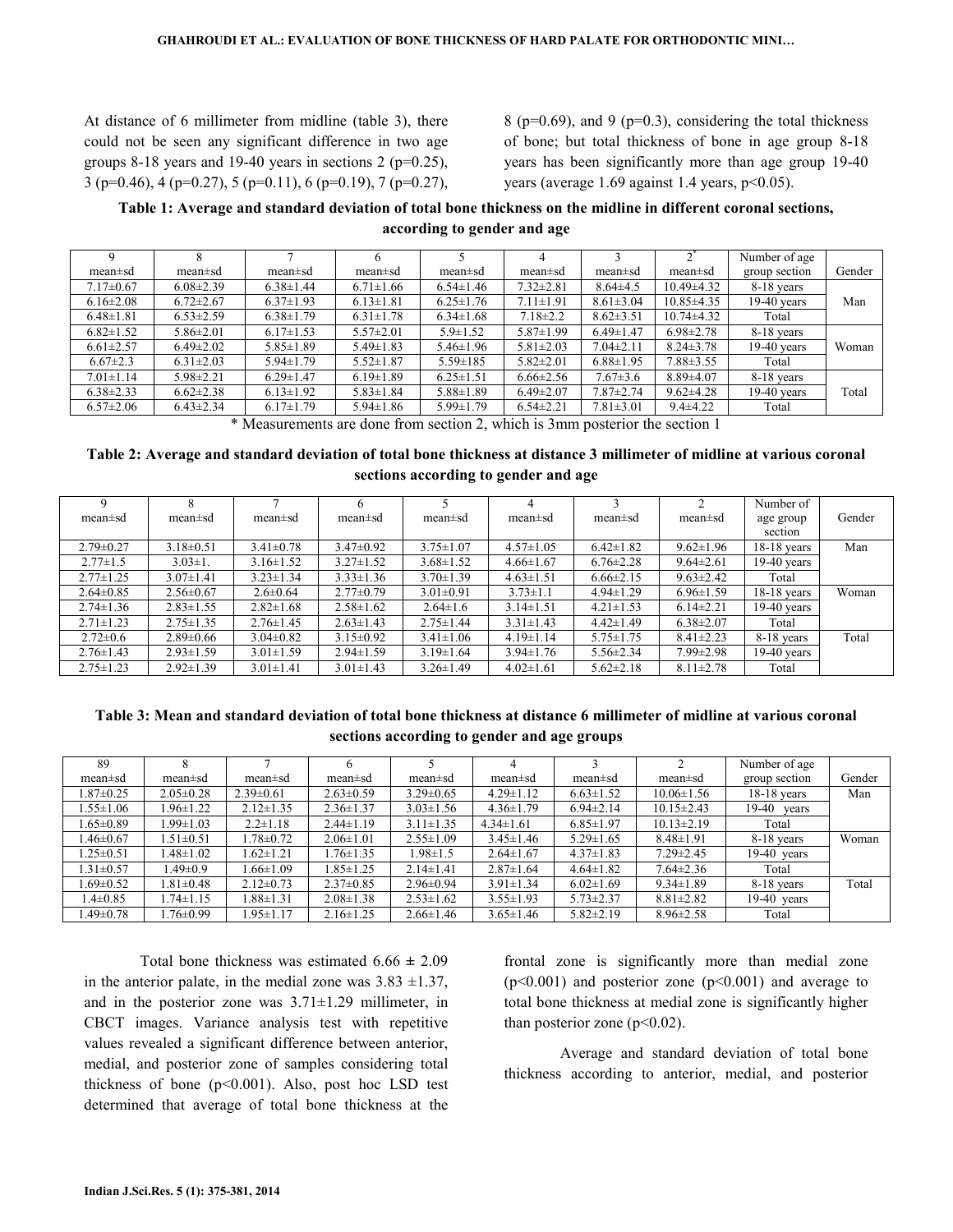zone is presented in two groups of age and gender in table 5.

 According to independent T test results, values of total bone thickness at anterior zone of bone  $(p<0.001)$ , total thickness of bone at medial zone  $(p<0.001)$  and total bone thickness in all zones, in men was significantly more than women. In the other cases, there was no significant difference between men and women, considering the total thickness of bone in the posterior zone  $(p= 0.18)$  between two genders.

 Independent t-test revealed significant differences between two age groups regarding the total bone thickness in the anterior zone  $(p=0.71)$ , total bone thickness in the medial zone  $(p=0.2)$ , total bone thickness in the posterior zone  $(p=0.89)$  and also total bone thickness in all zones  $(p=0.52)$ .

Table 5: Average and standard deviation of total bone thickness in anterior, medial, and posterior zones regarding age and gender groups

| Total bone: all | Total bone: posterior | Total bone: medial | Total bone: Anterior | Variable: region of age | Gender |
|-----------------|-----------------------|--------------------|----------------------|-------------------------|--------|
| mean±sd         | mean±sd               | mean±sd            | mean±sd              | group                   |        |
| $5.29 \pm 1.07$ | $3.93 \pm 0.66$       | $4.39 \pm 0.92$    | $7.56 \pm 1.95$      | 8-18 years              | Man    |
| $5.2 \pm 1.39$  | $3.8 \pm 1.53$        | $4.12 \pm 1.39$    | $7.68 \pm 2.06$      | $19-40$ years           |        |
| $5.23 \pm 1.3$  | $3.84 \pm 1.33$       | $4.2 \pm 1.27$     | $7.64 \pm 2.02$      | Total                   |        |
| $4.31 \pm 0.88$ | $3.49\pm0.63$         | $3.64 \pm 0.98$    | $5.79 \pm 1.35$      | 8-18 years              | Woman  |
| $4.11 \pm 1.4$  | $3.58 \pm 1.43$       | $3.32 \pm 1.49$    | $5.43 \pm 1.64$      | $19-40$ years           |        |
| $4.17 \pm 1.27$ | $3.55 \pm 1.25$       | $3.41 \pm 1.37$    | $5.54 \pm 1.56$      | Total                   |        |
| $4.85 \pm 1.09$ | $3.73 \pm 0.67$       | $4.06 \pm 1.01$    | $6.76 \pm 1.9$       | 8-18 years              |        |
| $4.69 \pm 1.49$ | $3.69 \pm 1.48$       | $3.74 \pm 1.49$    | $6.62 \pm 2.18$      | $19-40$ years           | Total  |
| $4.73 \pm 1.39$ | $3.71 \pm 1.29$       | $3.83 \pm 1.37$    | $6.66 \pm 2.09$      | Total                   |        |

 Total bone thickness (average and standard deviation) overall and on the midline was  $6.87\pm1.69$ millimeter, at distance of 3 meter was estimated 4.11  $\pm$ 1.47 millimeter and at a distance of 6 meter was estimated about 3.59±1.4 millimeter (with significant difference of P<0.001). in mutually comparison of distances from midline with LSD test, significant differences between distances zero and 3 millimeter to midline  $(p<0.001)$ , zero and 6 millimeter distances of midline  $(p<0.001)$  and also distances of 3 and 6 millimeter to midline  $(p<0.001)$ , regarding the total bone thickness values were recorded (table 6).

 Total bone thickness on the midline (average 7.33 against 6.34 millimeter, p<0.001), 3 millimeter of midline (average 4.66 against 3.48 millimeter, p<0.001) and 6 millimeter of midline (average 4.13 against 2.97 millimeter,  $p<0.001$ ), in men was significantly more than women (table 6).

 Regarding the total bone thickness, there was no significant differences on midline (p=0.99), 3 millimeter of midline ( $p=0.65$ ), and 6 millimeter of midline ( $p=0.29$ ) among two age groups of 8-18 years and 19-40 years.

Table 6: Average and standard deviation of total bone thickness in all sections on distances zero, 3, and 6 millimeter of midline according to age and genders groups

| Total bone: 6 millimeter | Total bone: 3 millimeter | Total bone: on the midline | Variable: region of age group | Gender |
|--------------------------|--------------------------|----------------------------|-------------------------------|--------|
| $4.15 \pm 0.77$          | $4.65 \pm 0.98$          | $7.42 \pm 1.95$            | 8-18 years                    |        |
| $4.11 \pm 1.39$          | $4.66 \pm 1.5$           | $7.29 \pm 1.64$            | $19-40$ years                 | Man    |
| $4.13 \pm 1.24$          | $4.66 \pm 1.36$          | $7.33 \pm 1.73$            | Total                         |        |
| $3.32\pm0.96$            | $3.65 \pm 0.81$          | $6.21 \pm 1.18$            | 8-18 years                    |        |
| $2.84 \pm 1.44$          | $3.42 \pm 1.52$          | $6.39 \pm 1.63$            | $19-40$ years                 | Woman  |
| $2.97 \pm 1.33$          | $3.48 \pm 1.35$          | $6.34 \pm 1.51$            | Total                         |        |
| $3.78 \pm 0.95$          | $4.19 \pm 1.03$          | $6.87 \pm 1.74$            | 8-18 years                    |        |
| $3.51 \pm 1.55$          | $4.07 \pm 1.63$          | $6.87 \pm 1.69$            | $19-40$ years                 | Total  |
| $3.59 \pm 1.4$           | $4.11 \pm 1.47$          | $6.87 \pm 1.69$            | Total                         |        |

### DISCUSSION

 According to the results of investigation, total bone thickness in the frontal zone was estimated 6.66±2.09 millimeter, in the medial zone was estimated 3.83±1.37 millimeter, and in the parietal zone was estimated 3.71±1.29 millimeter. However, total bone thickness on the midline was equal to  $6.87 \pm 1.69$ millimeter, at distance 3 millimeter was equal to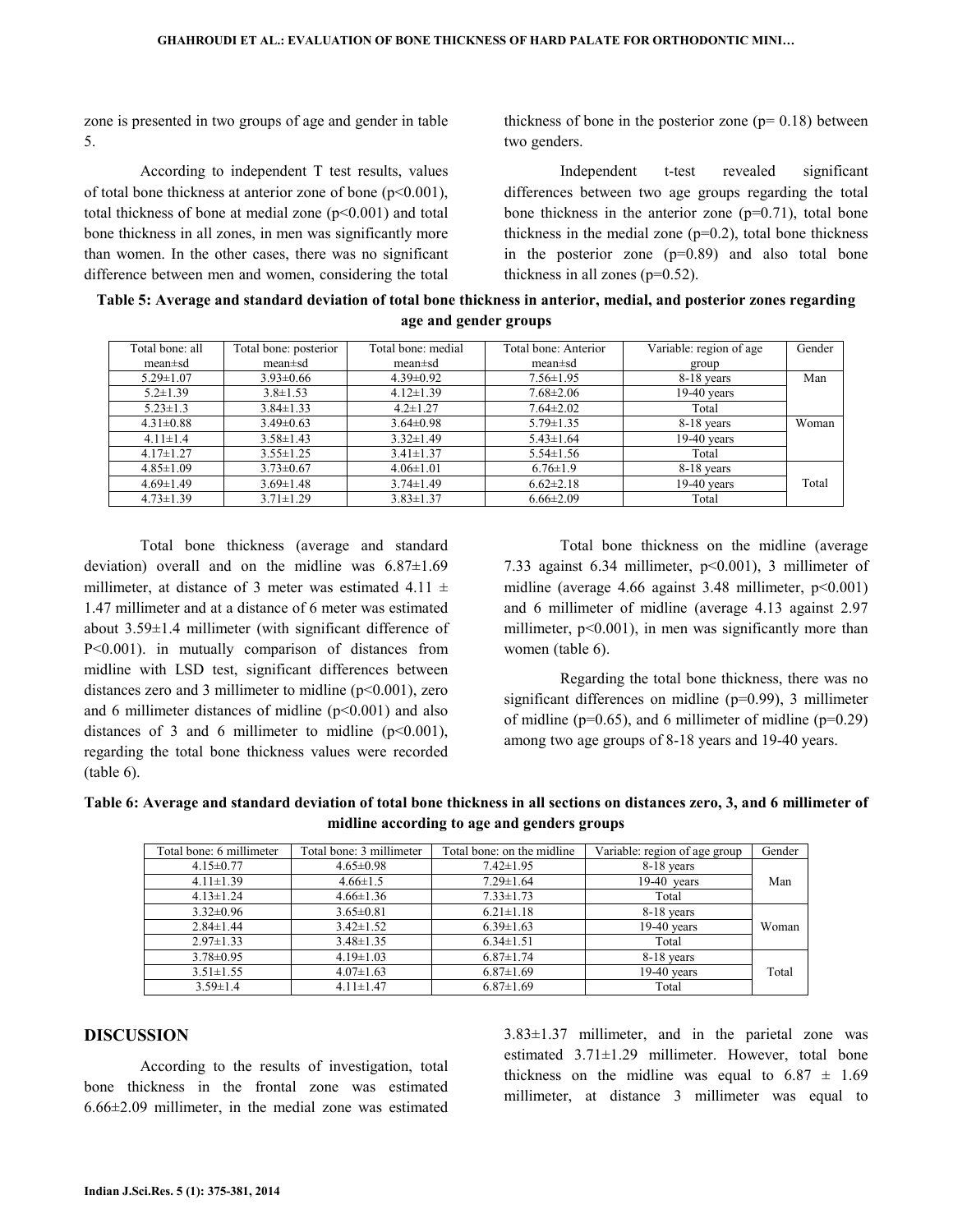$4.11\pm1.47$  millimeter and at distance 6 millimeter was equal to 3.59±1.4 millimeter.

 Total bone thickness on the midline (average 7.33 against 6.34 millimeter), 3 millimeter of midline (average 4.66 against 3.48 millimeter), and 6 millimeter of midline (average 4.13 against 2.97 millimeter), in men was significantly more than women. However, regarding the total bone thickness values on the midline, 3 millimeter of midline, and 6 millimeter of midline, there was no significant differences among 8-18 years and 19- 40 years age groups.

 Regarding that enough bone thickness should be available for placement of temporary skeletal anchorage tools; evaluation of bone thickness is of great importance in the age and gender groups.

 Gracco et al (2008), regarding the palatal bone thickness, didn't observe significant differences between adult and teenager people (11). In a recent study, younger groups were more than 10 years. Also, in the Ryu and coworkers investigation, individuals with complex dental system, compared with other age groups, had lower total bone thickness (12). The difference in the results of various investigations can be correlated to difference in applied methodologies.

 In order to successfully application of anchorage tools in palate, clinicians should consider the mediolateral and anterior-posterior positions; because always a significant correlation exists between mediolateral positions and anterior-posterior, and age groups. Results of current study can be a guide for suitable placement of mini-implants. However, it might be necessary to conduct other clinical studies aimed at determination of correlation between rate of break and thickness of bone.

 Minimum thickness of bone required for insertion of mini-implants is still open to discus, especially in relation to constancy of mini-implants and prevention of damage to other anatomic structures, the issue needs more evaluations.

 Differences in the studies can also be correlated to individuals ethnic. Mineral density of the bone can also influence the anchorage systems, as it seems, density of considered zones of bones for systems should be measured before treatment.

 Kuroda et al (2007) have concluded that proximity of temporary skeletal anchorage tools to root is

a critical risk factor for their breakdown (13). Also, Poggio and colleagues (2006) suggested that subtracting 1mm of bone around skeletal anchorage tool is very important for its safety (14). According to results of Ryu et al (2012) investigation, bone thickness is suitable for safety and constancy of temporary skeletal anchorage tool (12).

 Results of some studies about the study field, should cautiously interpreted, however using obtained results, it can achieve a template of bone thickness for insertion of mini-implants. If orthodontic mini-implants are placed in mid-palatal suture, inserting mini-implant stuck will increase in the same thicknesses of soft tissue (11, 15, 16). Due to differences in measuring areas, using various reference structures and also increasing palatal soft tissue thickness in the considered regions, it is possible with increasing the age differences exist between different studies results.

 Different techniques are available to investigate the thickness of soft and hard tissue (17, 18). Ueno et al (2011), have revealed a high and direct relationship among spiral tomography results and direct calculations on mucosal tissues of mouth maxilla, and due to high radiation dose, didn't suggest using spiral tomography to measure mucosal thickness alone (10).

 Nowadays, cone-beam computer tomography has vast applications in orthodontic treatments and its radiation doses are reduced for the short expose time. The main disadvantages of the technique include high noise of image and low resolution contrast due to emitted radiation (10). CBCT has been applied as superior technique to measure dentinogingival soft tissue (19, 20).

#### **CONCLUSION**

 Regarding the values of bone total thickness, significant difference was recorded in the anterior, medial, and posteriors zones. Total bone thickness in men is more than women, but there couldn't be seen significant difference regarding total bone thickness in two age groups of adults and teenagers.

### **REFERENCES**

Reynders R, Ronchi L, Bipat S. Mini-implants in orthodontics: a systematic review of the literature. Am J Orthod Dentofacial Orthop 2009;135:564.e1-564.e19.